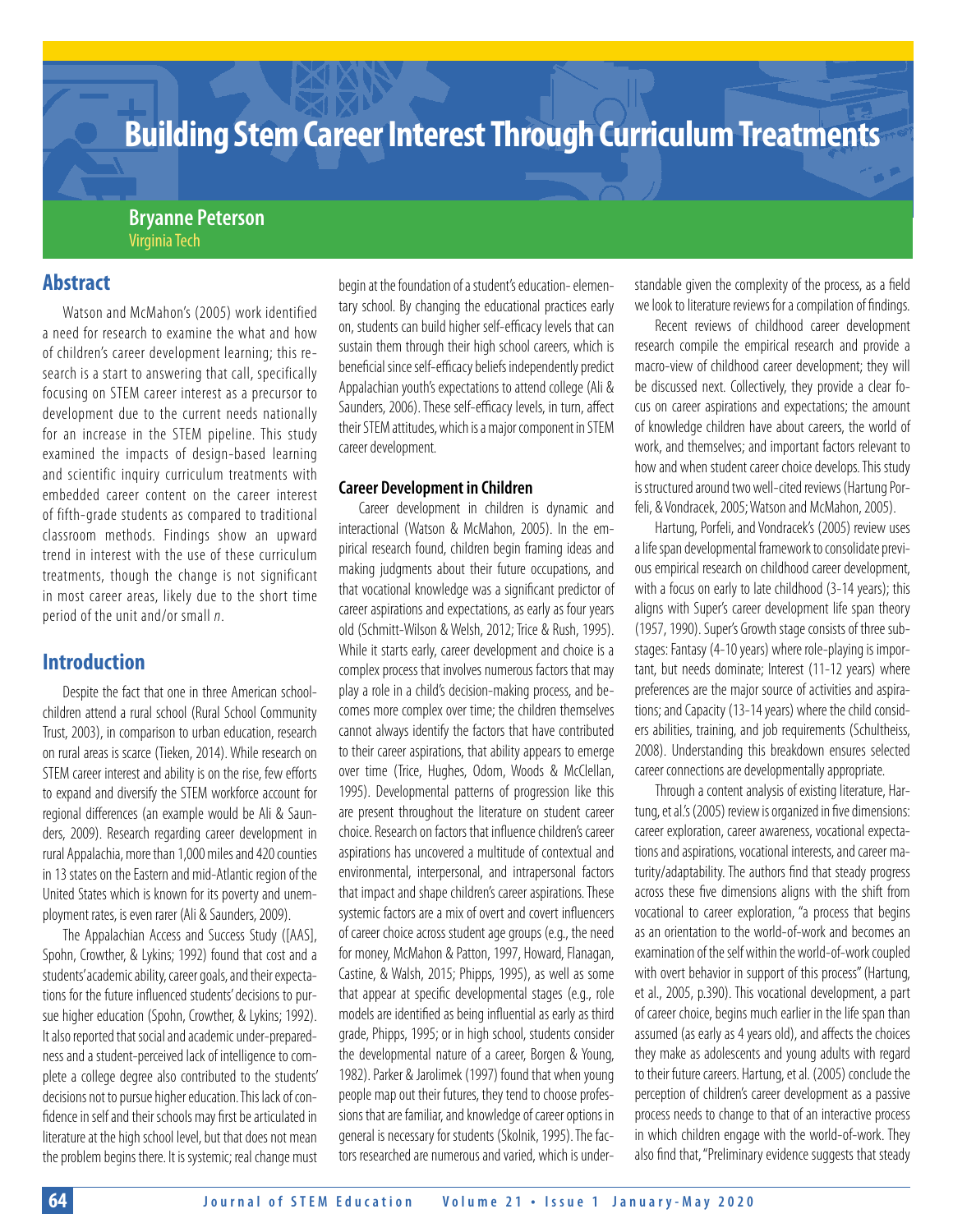progress in vocational exploration, awareness, aspirations and expectations, interests, and adaptability during childhood facilitates the development of personal identity and connectedness to the social and interpersonal world" which is important not just for career choice, but also holistically for the child as it may reduce delinquent and deviant behaviors (p. 411). This is important to note because there is a gap in research and practice; currently, research shows that starting early is beneficial to career development, but prior to the secondary level, most schools do not incorporate career development into their programming.

Watson and McMahon (2005) used learning as a unifying theme to structure their review of research on career development in children, examining 76 articles relevant to the career development of children up to 13 years old that span from 1971 to 2003, including seven previous reviews. They see career development as having a "dynamic and interactional nature;" stating we can "understand more holistically the influences on and the process of career development learning" (p. 119). They argue there is a need for dual focus research to examine the what and how of children's career development learning. Watson and McMahon (2005) suggest that in relation to career development, children's learning is a recursive process between the child and their social and environmental constructs, such as family, home environment, school, media, ethnic background, and society. They also note a relative absence of childhood research on intrapersonal constructs such as self-concept, self-efficacy, career maturity, and values, which are common factors explored in adult career choice. This recursive nature is important to note; students' attitudes and beliefs are constantly evolving, and as such, effective career development efforts need to be structured to account for this with recurring learning opportunities.

Career development, while on the way to career choice, proceeds along a continuum and through an increasingly complex process where numerous factors play a role in a child's decision-making process, including a multitude of interpersonal, intrapersonal, environmental, and contextual factors. An essential part of this process is gaining the knowledge of career choices available (career awareness) and interest to the child; this is happening concurrently in all parts of the child's life, to include home, school, and their community at large. School is a large part of a student's daily life, inclusion of career development here has the potential to make a difference in their later outcomes.

Career awareness follows a developmental course beginning in early childhood (Dorr & Lesser, 1980; Hartung, et al., 2005). At fifth grade, students are at a stage where their vocational thinking include interests and abilities but are also starting to consider the activities or behaviors characteristic of an occupation (Howard & Walsh, 2011), so this information should be integrated into curriculum. Active engagement is one form of interaction with the world-at-large that students learn about potential career choices from. By 10 years old, children rely on their own experiences when considering future careers. Opportunities such as hobbies, after-school jobs or activities, and the school itself all offer opportunities to explore careers of interest (Seligman, Weinstock, & Heflin,1991). At school, there are a variety of effective elementary career interventions noted in research, such as: action-oriented classroom guidance activities (e.g., Beale, 2000; Beale, 2003; Brathwaite, 2002); role playing (Super, 1957; Beale, 2003), or coursework that has career awareness activities or skills integrated into the curriculum (e.g., Ernst, et al., 2011; Capobianco, Diefes-dux, Mena, & Weller, 2011). By actively trying on different aspects and tasks associated with specific careers through active engagement, children gain essential knowledge about themselves and the potential careers in an authentic manner, providing them more input with which to make a sound decision.

In summary, influence and experience are found in the home, school, and community-at-large; they are continually providing input to the student, and as the student progresses developmentally, they are mentally prepared to reflect and assign meaning to the input, which in turn helps them in their career choice. Watson and McMahon suggest that in relation to career development, children's learning is a recursive process between the child and their social and environmental constructs, such as family, home environment, school, media, ethnic background, and society (e.g., socioeconomic status and gender role socialization) (Watson & McMahon, 2005; Schultheiss, 2008). This is supported by the empirical studies discussed above. They also point out the need for research to examine the what and how of children's career development learning; this research is a start to answering that call, specifically focusing on STEM career interest as a precursor to development due to the current needs nationally for an increase in the STEM pipeline.

In combining the issues of rural education and career interest experiences, a study was initiated to investigate the impact of hands-on science units with embedded career connections on elementary rural students STEM career interest. Two curriculum treatments were identified for this study, scientific inquiry and design-based learning, and paired with a control group that used a traditional science unit. In a traditional pedagogy-based classroom, after passively receiving information, students are assigned tasks that have little resemblance to professional practices. However, learning is less concerned with what learners do, and more what they know and how they come to acquire it (Jonassen, 1991; Uden & Beaumont, 2006). Therefore, it is less about the activity, and more about the potential the activities hold for student knowledge and knowledge acquisition. DBL has the potential to enhance students' success in science class by increasing students' desire to learn and students' interest in science topics (Doppelt, Mehalik, Schunn, Silk, & Krysinski, 2008)

as well as their efficacy and attitudes relating to STEM concepts (Ernst, Bottomley, & Parry, 2012). Under the right circumstances, scientific experiments can be effective in promoting intellectual development, inquiry, and problem-solving skills (Tamir, 1991; Tobin, 1990).

While both experimental treatment methods benefit students, they do so by focusing on different academic, scientific, and non-cognitive skills. In the *Taking Science to School* report (2007), Duschl suggested that science education research is based upon curricular resources that do not align with National Science Education Standard goals to promote science literacy for all students and oldfashioned views of learning. Both scientific inquiry and design-based learning counteract that in unique ways. In the classroom, design-based learning "enables students to experience the construction of cognitive concepts as a result of designing and making individual, inventive, and creative projects, to initiate the learning process in accordance to their own preference, learning styles, and various skills" (Doppelt, Mehalik, Schunn, Silk, & Krysinski, 2008). With scientific inquiry, students learn to embody a set of values; these "values include respect for the importance of logical thinking, precision, open-mindedness, objectivity, skepticism, and a requirement for transparent research procedures and honest reporting of findings" (NRC, 2012, p.248). So, while there are specific differences between the two methods, both support knowledge construction and important scientific skills.

#### **Research Question**

This research study was designed to investigate and identify the impacts, if any, that design-based learning and scientific inquiry curriculum treatments with embedded career content have on the career interest of fifth grade students. To guide this investigation, one overarching research question was posed:

1. What differences in career interest are demonstrated when Scientific Inquiry, Design-Based Learning, or a traditional science unit are used?

This research examined curriculum treatment implementation through a quasi-experimental design, which consisted of experimental/treatment and control features to measure career interest using random assignment. The primary intent is to gauge the effectiveness of active learning curriculum treatments with embedded career connections as an opportunity to affect vocational thinking in efforts to further inform teacher practices.

## **Methodology**

## **Participants**

School participants came from a city that falls squarely in a region known as south-central Appalachia (Appalachian Regional Commission, 2010), where, at 27.5%, the poverty rate is near twice the national average and it has less than the national average of college graduates,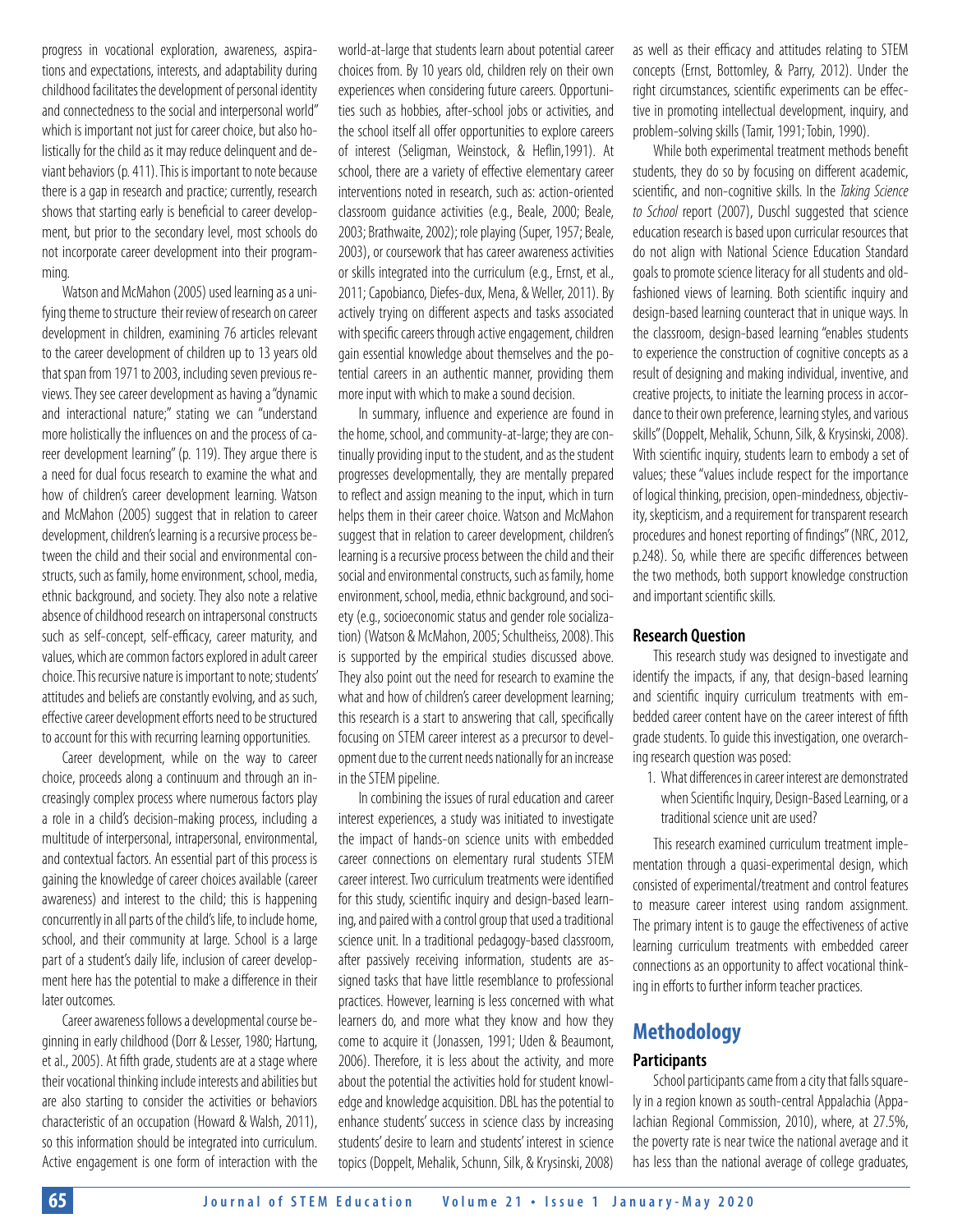|                                              | Percentage of Respondents |              |                                |              |  |  |
|----------------------------------------------|---------------------------|--------------|--------------------------------|--------------|--|--|
| Demographic Characteristic                   | Traditional               | Design-Based |                                | <b>TOTAL</b> |  |  |
|                                              |                           | Learning     | Scientific Inquiry<br>$(n=29)$ |              |  |  |
|                                              | $(n=32)$                  | $(n=21)$     |                                | $(n=82)$     |  |  |
| Gender                                       |                           |              |                                |              |  |  |
| Male                                         | 43.8%                     | 61.9%        | 51.7%                          | 51.2%        |  |  |
| Female                                       | 56.3%                     | 38.1%        | 48.3%                          | 48.8%        |  |  |
| Ethnicity                                    |                           |              |                                |              |  |  |
| White/Caucasian                              | 81.3%                     | 85.7%        | 69.0%                          | 78.0%        |  |  |
| <b>Ethnic Minority</b>                       | 18.8%                     | 14.3%        | 31.0%                          | 22.0%        |  |  |
| Free/Reduced Lunch                           |                           |              |                                |              |  |  |
| Receives                                     | 62.5%                     | 61.9%        | 55.2%                          | 56.1%        |  |  |
| Does not receive                             | 37.5%                     | 38.1%        | 44.8%                          | 43.9%        |  |  |
| Table 1. Student Demographic Characteristics |                           |              |                                |              |  |  |

27% compared to 46% nationally (U.S. Census Bureau, 2011). This area is part of an "invisible minority because they do not appear outwardly different from mainstream Americans" (Tang & Russ, 2007, p. 34). Students in this region are under-represented in STEM fields, even at the universities that lie within its borders, and then later in STEM fields regardless of whether they require a degree.

Participants in this study were fifth graders enrolled at the county's upper elementary school, during September 2017. The school is a state-identified Title I focus school as 26% of students receive Title I services. All six fifth-grade classes participated in the study, with two classrooms assigned to each group. To control for differences in teacher STEM efficacy, and ensure internal validity, teachers were grouped by score (high and low) on their T-STEM before their classes were randomly assigned to a treatment; each treatment received a high-efficacy and low-efficacy teacher. Each class included between 18 and 23 students. Students whose parents consented to their participation and who also agreed, were given the S-STEM survey. Twenty-five students from the 126 fifth graders declined to participate, and 21 students had incomplete data, so there were 82 participants. Within the study, there were 40 female and 42 male students, 78% identified as white, and 56.1 %

of the students received free/ reduced-price lunch (Table 1).

#### **Curriculum Treatments**

For the purposes of this study, there were three treatment groups: traditional, design-based learning, and scientific inquiry. In this project, the traditional unit consisted of PowerPoint presentations and worksheets as prescribed by the county's curriculum guide. Experimental groups experienced the same material differently. With both experimental groups, there was a focus on active learning methods to increase student engagement in the material (Prince, 2004; Gleason, Peeters, Resman-Targoff, Karr, McBane, Kelley, & Denetclaw, 2011) and tying the material to specific career areas via quick connections. Examples of a quick connection found embedded in the slides are "Work with your assigned research partner and compare notes... Timeliness is important in science, and you don't want to miss out on the next assignment." or "Work with your design team and share your notes... Deadlines are important in engineering, and you don't want to miss out on the next assignment." These quick connections draw attention to how the student's current work in the classroom relates to the expectations within the career area.

When the active learning strategies and career con-

|                       | Warm-Up                                                      | Activity                                                                                                                                                     | Wrap-up                             |
|-----------------------|--------------------------------------------------------------|--------------------------------------------------------------------------------------------------------------------------------------------------------------|-------------------------------------|
| Traditional           | 8-10 minutes<br>complete Food Web                            | 40 minutes<br>Review slides and videos on food chains and food web.                                                                                          | 5 minutes<br>complete Food<br>Chain |
|                       | worksheet while<br>listening to Mr. Parr<br>songs            | 5 minutes<br>Then place provided cards into a food chain for teacher<br>to check.                                                                            | Worksheet                           |
| Scientific<br>Inquiry | 8-10 minutes                                                 | 35 minutes<br>quick intro then into marine food web activity-                                                                                                | 5 minutes<br>review life            |
|                       | Listen to Mr. Parr<br>songs<br>* Food Chain<br>* Energy Flow | document energy flow and reinforce vocabulary and<br>numerical representations with a tally chart and bar<br>graph for formative assessment                  | cycles via slides                   |
| Design-               | 8-10 minutes                                                 | 5 minutes                                                                                                                                                    | 5 minutes                           |
| Learning              | Listen to Mr. Parr<br>songs<br>* Food Chain                  | 30 minutes*<br>spider web design challenge- introduce the engineering                                                                                        | cycles via slides                   |
|                       | * Energy Flow                                                | design process to build and test a spider web that<br>catches multiple-sized bugs.                                                                           |                                     |
| Based                 |                                                              | review food web from previous day<br>*Note: One class opted to continue iterating their designs during a break, however requirements were met prior to that. | review life                         |

**Table 2. Day 6 Material Comparison**

nections come together, the student has the opportunity to experience different career areas while engaging in the content. For example, on day 6, all three groups covered food webs, but each group's experience was different. Table 2 shows the differences between the group's day in more detail, but in general, the control group spent an hour working through a PowerPoint and several worksheets, while the scientific inquiry group listened to science parodies with lyrics screening on YouTube and then began identifying and analyzing a marine food web, while the DBL group did a review of their truncated lesson the day before, and was then introduced to the engineering design process while building and testing a spider web prototype. The day prior, all three groups had spent in lecture, again with slight modifications for the treatment groups. After a work check and hands-on warm-up, the DBL group had the bulk of the required food web material in a condensed version of the traditional slides to make time for their design challenge. Whereas, having completed a mini-activity on lab reports on day 4, the scientific inquiry group's adapted slide deck was paced more similarly to the traditional group, still using their journal instead of standalone worksheets.

While both scientific inquiry investigations/experiments and design challenges are forms of hands-on learning, there are very clear differences and benefits to each. Pragmatically, in the design challenge activity, students were provided a problem and asked to collaborate in small groups (3-4) to engage the engineering design process and create a solution. Students were provided an engineering notebook to sketch ideas, materials to use in building their artifact, and a list of criteria and constraints to adhere to. To prepare for their activity, students practiced and explored critical thinking and the engineering design process. Whereas in the scientific inquiry experiment, student pairs conducted investigations to test questions about the natural world by engaging the scientific method. Students were provided a lab notebook, materials to use in their scientific experiments, and a basic experiment framework to test their hypothesis. To prepare for their activity, students practiced and explored measurement, analysis, and critical thinking. The artifact was not a solution (no problem is presented), but rather an evidence-based lab report that supports their conclusions and a rationale that connected the evidence to the claim. Table 3 gives a comparison of the three represented curricula types. To summarize, in the design challenge, students used the engineering design process (PBSkids, n.d.) to physically construct an artifact/solution to the problem presented; while in the scientific inquiry experiment, students conducted investigations through scientific inquiry, then used their results to articulate an explanation in terms of scientific concepts and principles, and the traditional group completed a lecture-based unit.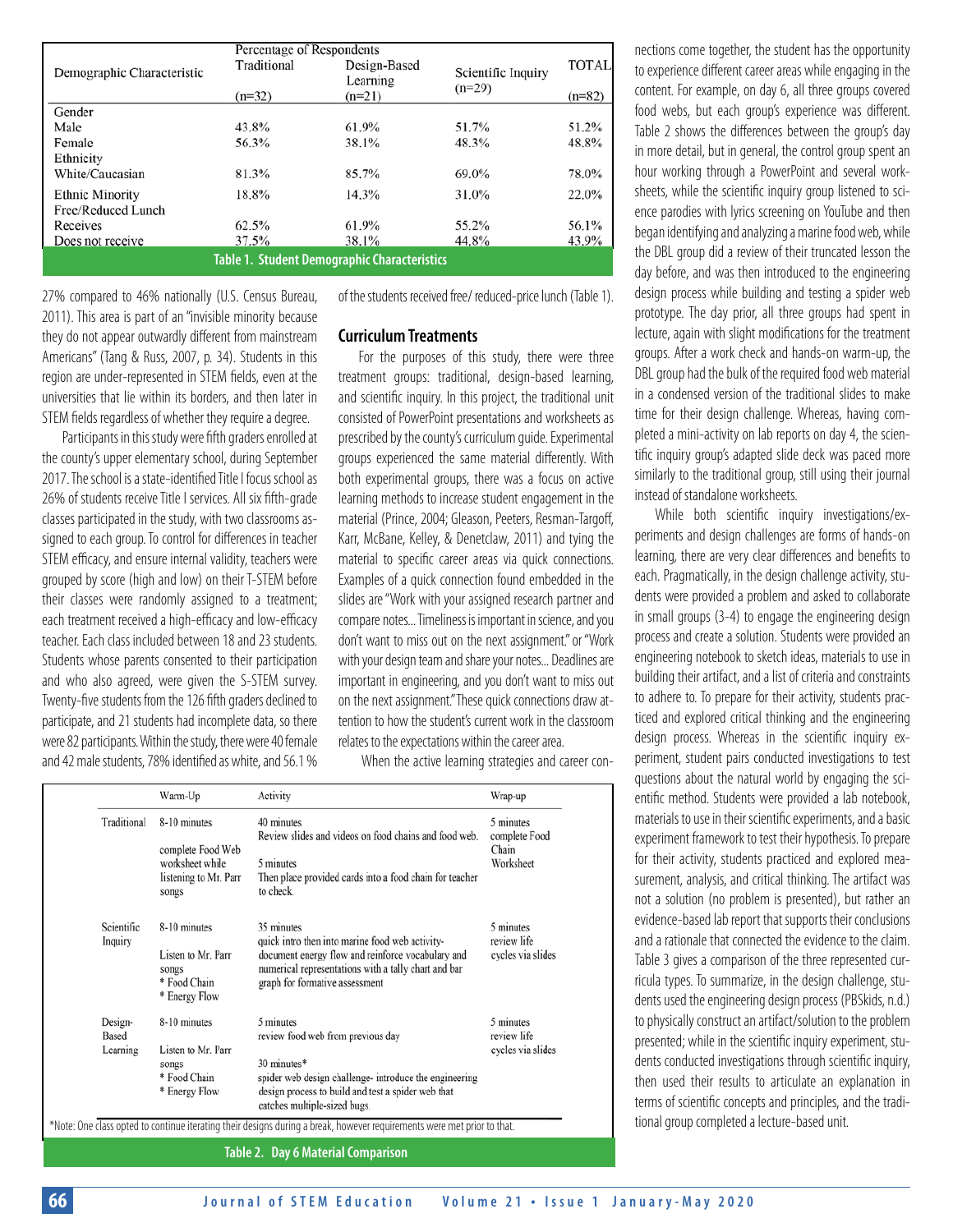|                                                     | Traditional                                                             | Scientific Inquiry                                                                                                                                                                                                                                              | Design Challenge                                                                                                                                                                                                                                                      |  |  |  |
|-----------------------------------------------------|-------------------------------------------------------------------------|-----------------------------------------------------------------------------------------------------------------------------------------------------------------------------------------------------------------------------------------------------------------|-----------------------------------------------------------------------------------------------------------------------------------------------------------------------------------------------------------------------------------------------------------------------|--|--|--|
| Groups                                              | Single-student                                                          | Pairs $(2)$                                                                                                                                                                                                                                                     | 3-4 students                                                                                                                                                                                                                                                          |  |  |  |
| Materials                                           | Worksheets, printed<br>PowerPoint slides                                | Lab notebook, materials to use in<br>their scientific experiments, and<br>a basic experiment framework                                                                                                                                                          | engineering notebook to sketch<br>ideas, materials to use in building<br>their artifact, and a list of criteria<br>and constraints                                                                                                                                    |  |  |  |
| Student<br>Preparation                              | Memorization of facts                                                   | Critical thinking, measurement,<br>analysis                                                                                                                                                                                                                     | Critical thinking, engineering<br>design process                                                                                                                                                                                                                      |  |  |  |
| <b>Basis</b>                                        | Traditional collection of<br>identified material                        | Scientific method                                                                                                                                                                                                                                               | Engineering design process                                                                                                                                                                                                                                            |  |  |  |
| Process                                             | Teacher-centered lecture                                                | conduct investigations to test<br>questions about the natural world                                                                                                                                                                                             | engage the engineering design<br>process and create a solution to the<br>problem at hand                                                                                                                                                                              |  |  |  |
| Artifact                                            | unit test                                                               | Lab report $+$ unit test                                                                                                                                                                                                                                        | $Constructed solution + unit test$                                                                                                                                                                                                                                    |  |  |  |
| <b>Benefits</b>                                     | Efficiency; ability to<br>tailor to standards<br>provided by the state. | build values, including "respect"<br>for the importance of logical<br>thinking, precision, open-<br>mindedness, objectivity,<br>skepticism, and a requirement<br>for transparent research<br>procedures and honest reporting<br>of findings" (NRC, 2012, p.248) | "enables students to experience the<br>construction of cognitive concepts<br>as a result of designing and making<br>to initiate the learning process<br>in accordance to their own<br>preference, learning styles, and<br>various skills" (Doppelt, et al.,<br>2008). |  |  |  |
| <b>Table 3. Comparison of Curriculum Treatments</b> |                                                                         |                                                                                                                                                                                                                                                                 |                                                                                                                                                                                                                                                                       |  |  |  |

#### **Sequence of Events**

The district science pacing guide allotted nine school days to the living systems unit; given that a long-term goal of project staff is to provide the school system with a sustainable Integrative STEM curriculum, units provided were designed for a comparable time frame. The control group completed the unit as prescribed in the current pacing guide, with only the addition of a pre-test on day one being added to the curriculum plan. Both the scientific inquiry group and the design-based learning group went through a condensed version of the traditional curriculum, and completed two small applied learning exercises designed to prepare the students for their activity period being completed on days 2-6. On day 7, both experimental groups used a double period to complete either their design challenge or science experiment; to keep class times similar between the three groups, this time was allocated by not holding class on day 1 of the study for those two groups. All three groups completed their unit test and the project's post-survey on day 9. An enrichment day where all students partook in the hands-on components

| Day                    | <b>Traditional Method</b>                                         | Scientific Inquiry                                                | Design-Based Learning                                             |
|------------------------|-------------------------------------------------------------------|-------------------------------------------------------------------|-------------------------------------------------------------------|
| Day 1                  | populations, communities and<br>ecosystems<br>habitats and niches | none                                                              | none                                                              |
| Day 2                  | populations, communities and<br>ccosystems<br>habitats and niches | populations, communities and<br>ecosystems<br>habitats and niches | populations, communities and<br>ccosystems<br>habitats and niches |
| Day 3                  | adaptations                                                       | adaptations                                                       | adaptations                                                       |
| Day 4                  | adaptations                                                       | adaptations*                                                      | adaptations*                                                      |
| Day 5                  | food webs                                                         | food webs                                                         | food webs*                                                        |
| Day 6                  | food webs                                                         | food webs*<br>niche and life cycle                                | food webs*<br>niche and life cycle                                |
| Day 7                  | niche and life cycle                                              | experiment                                                        | design challenge                                                  |
| Day 8                  | human influence                                                   | review<br>connect activity to human<br>influence                  | review<br>connect activity to human<br>influence                  |
| Day 9                  | unit test and post-survey                                         | unit test and post-survey                                         | unit test and post-survey                                         |
| Day 10<br>(Enrichment) | experiment<br>design challenge                                    | design challenge                                                  | experiment                                                        |
|                        |                                                                   |                                                                   |                                                                   |

they had not yet received was held on day 10 after data completion ended.

Table 4 shows the layout of how each of the major events occurred for each group, including the pre-test, lesson plans by topic, the design challenge, scientific inquiry investigation, and unit test. As mentioned above, day 10 is not part of the official unit; the study and timeline were designed so that each student will get to participate in the design build and scientific inquiry experiment without compromising the experiment.

As discussed above and seen in Table 4, while each unit plan is nine periods long, there is an intentional difference is in the unit pacing guidefor each of the project's three groups (control, scientific inquiry, and design-based learning). While all groups progress through the sequence of lessons in the same order and ultimately spend the same amount of class time on the unit, the amount of time spent on each topic differs between the control and experimental groups. All teachers had access to the same content, just presented in a different way to account for the introduction of careers and active components of the experimental groups. All three curricula were aligned to the original unit goals; testing was designed as a Virginia SOL review, the majority of questions were previously released questions from the state.

#### **Procedures**

Teachers were administered the T-STEM in August and then rank ordered based on their overall score on the T-STEM. They were then divided into a low and high group, three teachers in each, however there was a close separation between the third and fourth ranks. The overall scores between the two middle-scoring teachers had a difference of only three points (<1% of the possible total points), so the Elementary STEM Instruction subtest was used to confirm groupings, where there was a seven percent difference in scores that confirmed the existing rank order of the teachers. One teacher from both the high and low groups were then randomly assigned to either the control, scientific inquiry treatment group, or designbased learning treatment group.

 Students brought home letters explaining the study along with a copy of the informed consent document in their initial paperwork packet that goes home at the start of the school year. Written student consent, signed by both parent and student, was collected from students before completing their pre-test at the start of the ecosystems unit, which took nine school days to complete. Unit preand post-tests were completed with a traditional paper format; all students' utilized the same tests. The S-STEM responses were collected via a Google Form; the school leverages Google products in the classroom so students were familiar with this format. Following the post-test, an additional day was allocated for enrichment activities in which the control group completed an abbreviated scien-Table 4. Comparison of Unit Pacing by Treatment **Table 3. Table 4. Comparison of Unit Pacing by Treatment**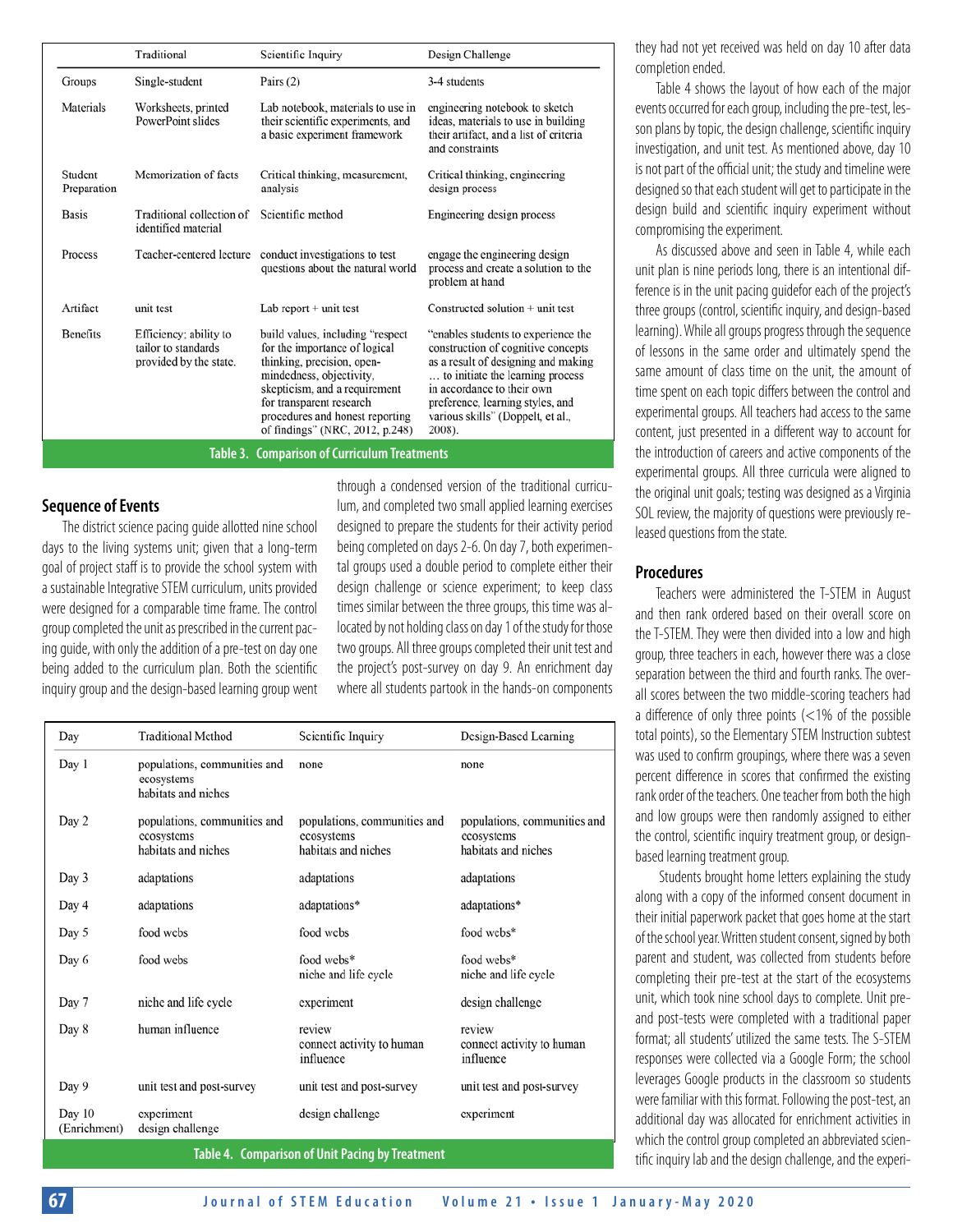mental group completed either the lab or challenge they had not yet completed.

During the unit, the researcher spent an equal number of days in each classroom to prevent resentful demoralization of the control group (Onghena, 2005). As described in previous sections, each group had a variation of the same curriculum; the control group used the teachers' traditional curriculum and pacing guide, to and to make space for the lab or design challenge, the experimental groups used an abbreviated version of the same curriculum with an altered pacing (see Table 4).

#### **Ensuring Validity**

Inherent in all classroom-based studies is a certain amount of variability in teaching practices between treatment groups. Differences in subject characteristics is an internal validity concern to all studies, and nearly half of studies do not address it properly (Horton, McConney, Woods, Barry, Kraut, & Doyle, 1993). In this study, there was concern about how to account for the natural variability in teaching practices between the treatment groups. To control the potential bias, several safeguards were put in place. First, the project staff used the T-STEM to create groups as described above to measure teachers' STEM efficacy and use the scores as part of the grouping assignments; teachers will be assigned to the high or low efficacy group (three teachers in each), and then one high efficacy and one low efficacy teacher were randomly assigned to each treatment. Additionally, all teachers used the assigned curriculum, which included daily presentations, activities, worksheets, and homework when applicable, and a pacing guide to stay on target. The researcher was present in teacher classrooms at the start of the school year, and for four of the nine days the unit was taught either observing or co-teaching. These were done so factors relating to variability in teaching practices that might have affected outcomes should be equivalent across intervention conditions, and, as such, do not pose major threats to the internal validity of the present study.

The Hawthorne effect is a concern for all field experiments, present in 48% (Horton, et al., 1993); it can be defined "the problem in field experiments that subjects' knowledge that they are in an experiment modifies their behavior from what it would have been without the knowledge" (Adair, 1984, p. 334). When applied to teaching situations like those in this study, the Hawthorne effect can have positive implications. Simply stated, "when a person becomes convinced that what he is doing is important, he will try to do it better"; therefore, project staff will use intentional language to show the teachers that their efforts in the study are important "in a direct way" to the school's well-being, "that their performance in front of their students on any day, in fact every day, is important" (Armenti & Wheeler, 1978, p. 123). Of course, the Hawthorne effect could affect student results; however, this is being controlled for by having the project staff present

regularly throughout the school year before the study begins, so the novelty will be less a concern, as the project staff will be viewed as a regular fixture in every classroom, including the control groups' (Adair, 1984). So even if the Hawthorne effect was to be of concern for student scores, it would be even across all groups, and therefore there would be no special attention concerns, and awareness of experiment participation would be evenly distributed between all the students (Adair, 1984).

#### **Instruments**

**S-STEM.** The study measured student career interest using the Upper Elementary School (4-5th) S-STEM Survey (Friday Institute for Educational Innovation, 2012). The S-STEM instructs students that "As you read about each type of work, you will know if you think that work is interesting" and then has students score their attitudes toward 12 STEM-based career areas using a Likert scale ranging from 1(not at all interested) to 4(very interested). The career areas include: physics, environmental work, biology, veterinary work, mathematics, medicine, earth science, computer science, medical science, chemistry, energy/electricity, and engineering; each career area includes a short, age appropriate, description. The instrument's reading level was analyzed by 10 upper elementary teachers, who indicated that the surveys were at an appropriate length and difficulty for students (Unfried, Faber, Stanhope, & Wiebe, 2015). In addition to measuring STEM career interest, the S-STEM is designed to measure changes in students' confidence and efficacy in STEM subjects (their STEM attitudes) and 21st century learning skills, however these responses are not within the scope of this study.

**School records.** Student demographic information was collected from school records to provide a picture of the population, to include student age, sex, race/ethnicity, IEP and 504 statuses, gifted program status, and free/ reduced-rate lunch status.

**T-STEM.** This study utilized the elementary teacher version of the Teacher Efficacy and Attitudes Toward STEM (T-STEM) Survey to measure teachers' STEM career awareness and their science and math teaching efficacy and beliefs and expected outcomes. Cronbach alphas of the utilized subscales ranged from .814 to .945.

## **Results**

In order to answer the research question (What differences in STEM career interest are demonstrated when scientific inquiry, design-based learning, or a traditional science unit are used?), students were asked to score their attitudes toward 12 STEM-based career areas using a Likert scale ranging from (1) "not at all interested" to (4) "very interested" on the last day of the unit (day 9). These responses, along with the demographic data, were cleaned and compiled into SPSS, and then examined for

data entry accuracy, missing values, and outliers; 82 of the 101 participants had complete data for the areas being examined and were retained for the analyses. To assess the curriculum treatments' impact on STEM career interest, an analysis of variance (ANOVA) on career interest by curriculum treatment was conducted. There were no outliers in the data, as assessed as being greater than 3 box-lengths from the edge of the box in a boxplot. Data for the career subtest was normally distributed, as assessed by Shapiro-Wilk's test ( $p > .05$ ). Other areas had a p-value of greater than .05. However, calling on previous research, Norman (2010) finds, "both theory and data converge on the conclusion that parametric methods examining differences between means, for sample sizes greater than five, do not require the assumption of normality, and will yield nearly correct answers even for manifestly non-normal and asymmetric distributions like exponentials." So, while the individual question Likert scale responses are not normally distributed, this is to be expected given the topic and the ANOVA was deemed best because it is robust to deviations from normality. There was homogeneity of variances for all career areas except mathematics  $(p=0.027)$ , as assessed by Levene's test for equality of variances,  $p > 0.05$ .

#### **Analysis of Variance (ANOVA)**

 As mentioned above, a one-way ANOVA was conducted for each of the twelve measured career areas to determine if career interest score was different for different treatment groups. Participants were classified into three groups: traditional (*n* = 32), scientific inquiry (*n* = 29), and design-based learning ( $n = 21$ ). There were no outliers at 3 box-lengths from the edge of the box, as assessed by boxplot (See Figure 1); and there was homogeneity of variances, as assessed by Levene's test of homogeneity of variances (engineering  $p = .999$ ). Data is presented as mean  $\pm$  standard deviation.

Within the ANOVAs conducted, there was not a significant main effect for the career areas of physics *F*(2, 79) = .355, *p* = .703; environmental work *F*(2, 79) = 1.157, *p* = .320; biology *F*(2, 79) = .1.081, *p* = .344; veterinary work *F*(2, 79) = .098, *p* = .907; mathematics *F*(2, 79) = .195, *p* = .824; medicine *F*(2, 79) = 1.607, *p* = .207; earth science *F*(2, 79) = .239, *p* = .788; computer science *F*(2, 79) = .266, *p* = .767; medical science *F*(2, 79) = .318, *p* = .728; chemistry *F*(2, 79) = .505, *p* = .605; or energy/electricity  $F(2, 79) = .824$ ,  $p = .443$ . The career interest score for engineering was statistically significantly different between different treatment groups, *F*(2, 79)  $= 3.281, p < .05$ , with a small effect size ( $p = .077$ ). Interest in an engineering career area increased from the scientific inquiry ( $n = 29$ ,  $M = 42.55$ ,  $SD = 0.948$ ), to traditional (*n* = 32, *M* = 2.75, *SD* = .95), to design-based learning (*n* =21, *M* = 3.24, *SD* = .944) groups, in that order.

As there was an overall statistically significant difference in group means ( $p=$ .043) for the engineering career area, a Tukey's Post Hoc analysis was conducted to confirm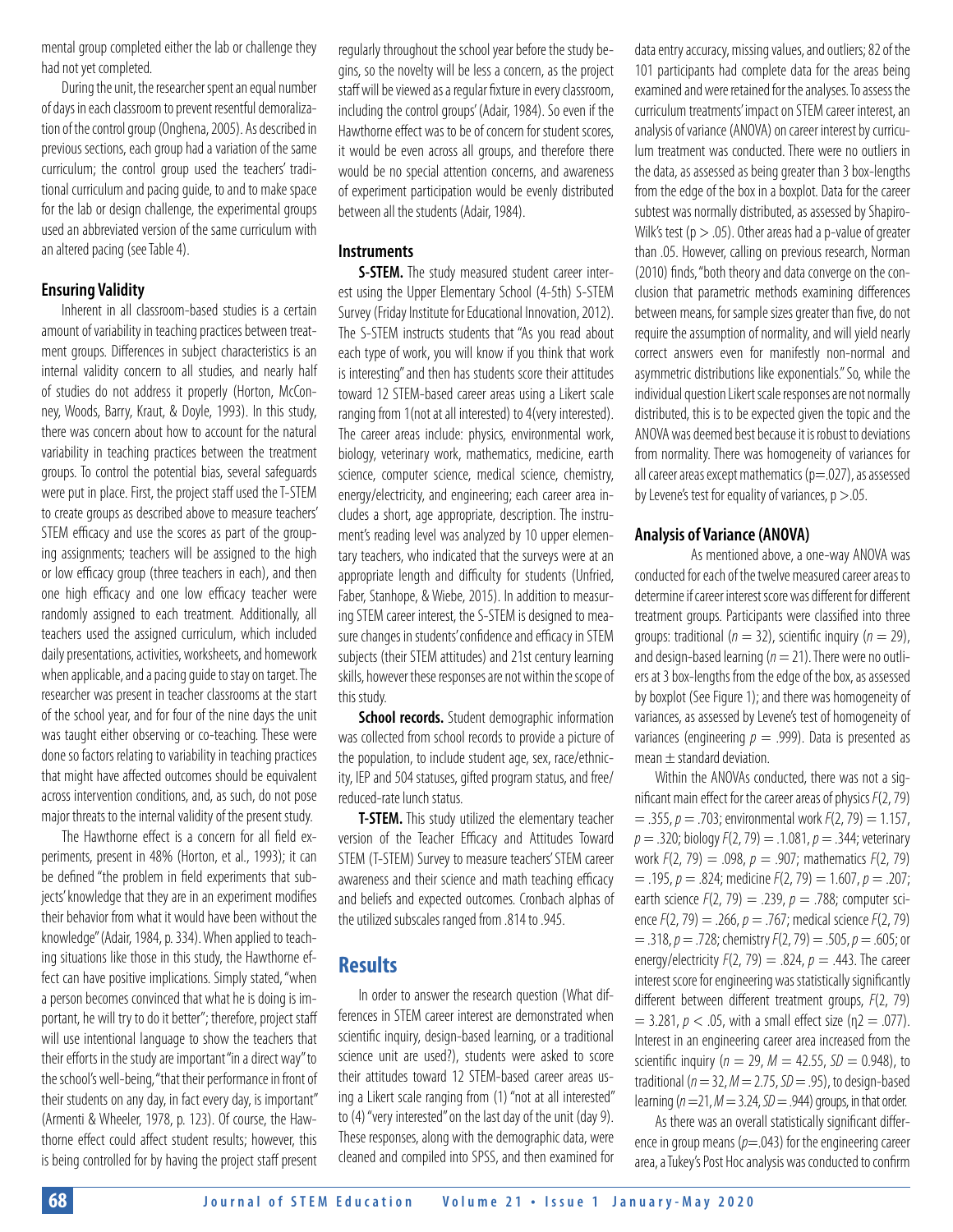where the differences occurred between groups. Effect size was calculated using eta squared, which is equal to partial eta squared in a one-way ANOVA (Levine & Hullett, 2002).

Tukey post hoc analysis revealed that the mean increase from the scientific inquiry to design-based learning group (.686, *SE*=.272) was statistically significant (*p*=.036); no other group differences were statistically significant at .05  $\alpha$ .



**Figure 1. Boxplot of Career Areas Subtest Scores**

|                                | Not at all<br>interested | Not so<br>interested | Interested | Very Interested | Total |  |
|--------------------------------|--------------------------|----------------------|------------|-----------------|-------|--|
| Traditional,                   | 21.9%                    | 43.8%                | 25%        | 9.4%            | 100%  |  |
| $n = 32$                       |                          |                      |            |                 |       |  |
| Design-Based Learning,         | 28.6%                    | 33.3%                | 28.6%      | 9.5%            | 100%  |  |
| $n=21$                         |                          |                      |            |                 |       |  |
| Scientific Inquiry,            | 27.6%                    | 44.8%                | 24.1%      | 3.4%            | 100%  |  |
| $n=29$                         |                          |                      |            |                 |       |  |
| Total                          | 25.6%                    | 41.5%                | 25.6%      | 7.3%            | 100%  |  |
| <b>Table 5. Physics Values</b> |                          |                      |            |                 |       |  |

|                                    | Not at all<br>interested | Not so<br>interested | Interested | Very Interested | Total |  |  |
|------------------------------------|--------------------------|----------------------|------------|-----------------|-------|--|--|
| Traditional,                       | 25%                      | 34.4%                | 31.3%      | 9.4%            | 100%  |  |  |
| $n=32$                             |                          |                      |            |                 |       |  |  |
| Design-Based Learning, $n=21$      | 9.5%                     | 57.1%                | 28.6%      | 4.8%            | 100%  |  |  |
| Scientific Inquiry,                | 10.3%                    | 27.6%                | 58.6%      | 3.4%            | 100%  |  |  |
| $n=29$                             |                          |                      |            |                 |       |  |  |
| Total                              | 15.9%                    | 37.8%                | 40.2%      | 6.1%            | 100%  |  |  |
| Table 6. Environmental Work Values |                          |                      |            |                 |       |  |  |

|                                | Not at all<br>interested | Not so<br>interested | Interested | Very Interested | Total |  |
|--------------------------------|--------------------------|----------------------|------------|-----------------|-------|--|
| Traditional,                   | 21.9%                    | 37.5%                | 28.1%      | 12.5%           | 100%  |  |
| $n=32$                         |                          |                      |            |                 |       |  |
| Design-Based Learning, $n=21$  | 14.3%                    | 28.6%                | 42.9%      | 14.3%           | 100%  |  |
| Scientific Inquiry,            | 13.8%                    | 24.1%                | 44.8%      | 17.2%           | 100%  |  |
| $n=29$                         |                          |                      |            |                 |       |  |
| Total                          | 17.1%                    | 30.5%                | 37.8%      | 14.6%           | 100%  |  |
| <b>Table 7. Biology Values</b> |                          |                      |            |                 |       |  |

#### **Crosstabulations**

After the ANOVAs were completed, a more detailed examination of the score spread was completed on each career area via a cross tabulation of proportion of scores. Physics was introduced to students on the S-STEM with the following passage: "People study motion, gravity and what things are made of. They also study energy, like how a swinging bat can make a baseball switch directions. They study how different liquids, solids, and gas can be turned into heat or electricity. These are topics in the field of Physics." Across all groups, students were more likely to have little to no interest in physics as a career area, selecting (1) "not at all interested" or (2) "not so interested" rather than (3) "interested" or (4) "very interested." Less than 10 percent of students in any group said they were "very interested" in a career in physics (see table 5). Within the traditional group, 34.4% of students identified as (3) "interested" or (4) "very interested" in physics as a career, as compared to 38.1% of students assigned to the DBL group and 27.5% of students assigned to the scientific inquiry group (see table 5).

Environmental work was introduced to students on the S-STEM with the following passage: "People study how nature works. They study how waste and pollution affect the environment. They also invent solutions to these problems. These are the foundation of environmental work." Students in the traditional group were more than twice as likely to be (1) "not at all interested" in environmental work when compared to both design-based learning and scientific inquiry groups (see Table 6). Within the traditional group, 40.7% of students identified as (3) "interested" or (4) "very interested" in environmental work as a career, as compared to 33.4% of students assigned to the DBL group and 62% of students assigned to the scientific inquiry group (see Table 6).

Biology was introduced to students on the S-STEM with the following passage: "People work with animals and plants and how they live. They also study farm animals and the food that they make, like milk. They can use what they know to invent products for people to use. These are topics in biology." Likert scores across the three groups were similar for the area of biology (see Table 7). Within the traditional group, 40.6% of students identified as (3) "interested" or (4) "very interested" in biology as a career, as compared to 57.2% of students assigned to the DBL group and 62% of students assigned to the scientific inquiry group (see Table 7).

Veterinary work was introduced to students on the S-STEM with the following passage: "People who prevent disease in animals. They give medicines to help animals get better and for animal and human safety. This is veterinary work. " Those in the traditional group were twice as likely to be (1) "not at all interested" in veterinary work, as compared to the DBL group. Those in the DBL group also had the highest chance of being (4) "very interested" in this career area. Of those that showed an interest in vet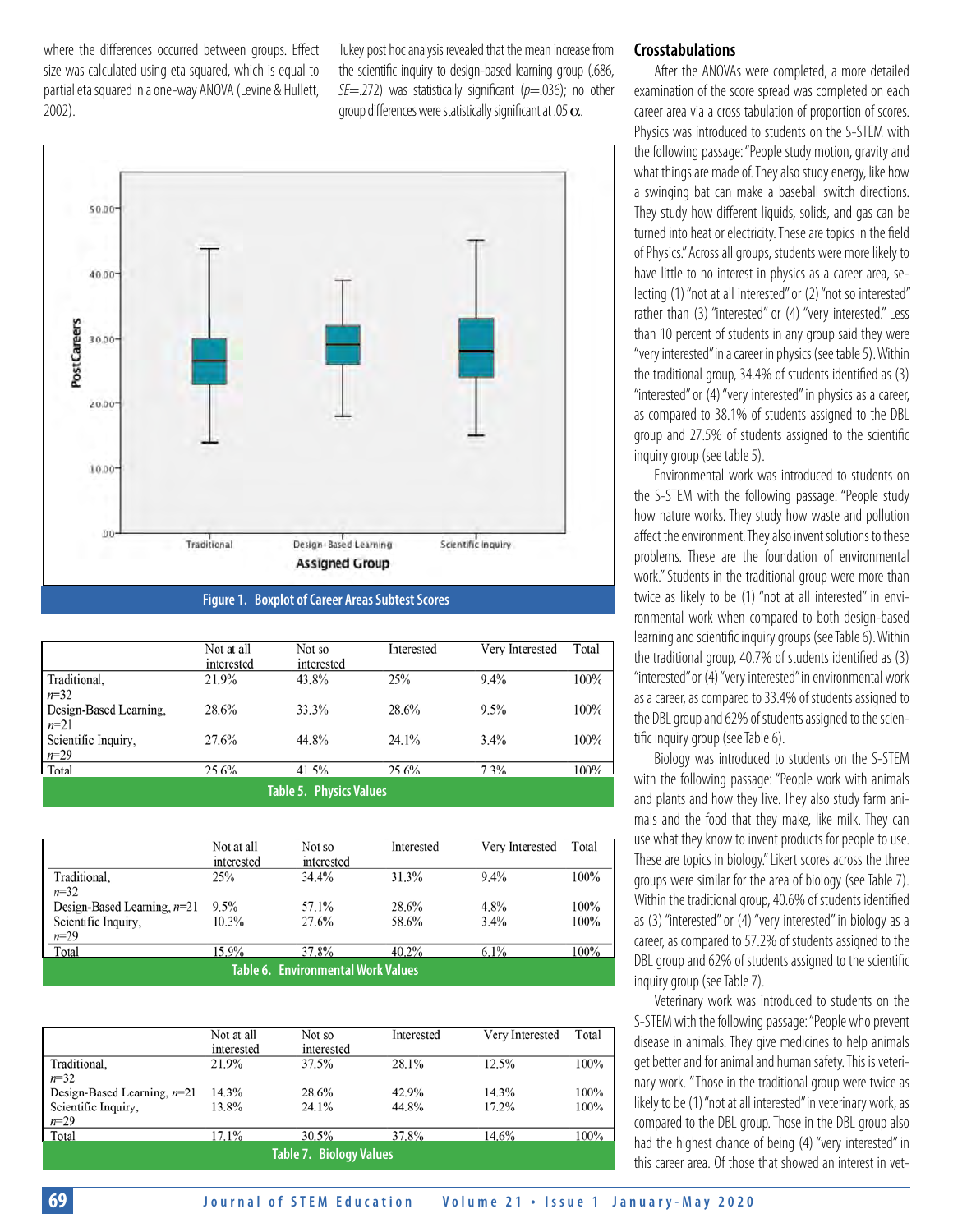erinary work within the DBL group, there was a higher chance of the student being "very interested" than "interested" when compared to the other two groups (see Table 8). Within the traditional group, 53.2% of students identified as (3) "interested" or (4) "very interested" in veterinary work as a career, as compared to 38.1% of students assigned to the DBL group and 58.6% of students assigned to the scientific inquiry group (see Table 8).

Mathematics was introduced to students on the S-STEM with the following passage: "People use math and computers to solve problems. They use it to make decisions in businesses and government. They use numbers to understand why different things happen, like why some people are healthier than others. This is mathematics work." Within the traditional group, 37.5% of students identified as (3) "interested" or (4) "very interested" in mathematics as a career, as compared to 52.3% of students assigned to the DBL group and 48.2% of students assigned to the scientific inquiry group (see Table 9).

Medicine was introduced to students on the S-STEM with the following passage: "People learn how the human body works. They decide why someone is sick or hurt and give medicines to help the person get better. They teach people about health, and sometimes they perform surgery. This is the practice of medicine." Within the traditional group, 28.2% of students identified as (3) "interested" or (4) "very interested" in medicine as a career, as compared to 19.1% of students assigned to the DBL group and 48.3% of students assigned to the scientific inquiry group (see Table 10).

Earth science was introduced to students on the S-STEM with the following passage: "People work with the air, water, rocks and soil. Some tell us if there is pollution and how to make the earth safer and cleaner. Other earth scientists forecast the weather. This is called earth science." Within the traditional group, 28.2% of students identified as (3) "interested" or (4) "very interested" in earth science as a career, as compared to 42.8% of students assigned to the DBL group and 37.9% of students assigned to the scientific inquiry group (see Table 11).

Computer science was introduced to students on the S-STEM with the following passage: "People write instructions to run a program that a computer can follow. They design computer games and other programs. They also fix and improve computers for other people. This is computer science." Within the traditional group, 50% of students identified as (3) "interested" or (4) "very interested" in computer science as a career, as compared to 47.6% of students assigned to the DBL group and 44.8% of students assigned to the scientific inquiry group (see Table 12).

Medical science was introduced to students on the S-STEM with the following passage: "People study human diseases and work to find answers to human health problems. This is medical science." Within the traditional group, 21.9% of students identified as (3) "interested" or (4) "very interested" in medical science as a career, as compared to

|                                        | Not at all<br>interested | Not so<br>interested | Interested | Very Interested | Total |  |  |
|----------------------------------------|--------------------------|----------------------|------------|-----------------|-------|--|--|
| Traditional.                           | 28.1%                    | 18.8%                | 34.4%      | 18.8%           | 100%  |  |  |
| $n = 32$                               |                          |                      |            |                 |       |  |  |
| Design-Based Learning, $n=21$          | 14.3%                    | 47.6%                | 9.5%       | 28.6%           | 100%  |  |  |
| Scientific Inquiry,                    | 17.2%                    | 24.1%                | 44.8%      | 13.8%           | 100%  |  |  |
| $n=29$                                 |                          |                      |            |                 |       |  |  |
| Total                                  | 20.7%                    | 28%                  | 31.7%      | 19.5%           | 100%  |  |  |
| <b>Table 8. Veterinary Work Values</b> |                          |                      |            |                 |       |  |  |

|                               | Not at all<br>interested | Not so<br>interested | Interested | Very Interested | Total |  |  |
|-------------------------------|--------------------------|----------------------|------------|-----------------|-------|--|--|
| Traditional.                  | 25%                      | 37.5%                | 15.6%      | 21.9%           | 100%  |  |  |
| $n = 32$                      |                          |                      |            |                 |       |  |  |
| Design-Based Learning, $n=21$ | 19%                      | 28.6%                | 33.3%      | 19%             | 100%  |  |  |
| Scientific Inquiry,           | 20.7%                    | 31%                  | 31%        | 17.2%           | 100%  |  |  |
| $n=29$                        |                          |                      |            |                 |       |  |  |
| Total                         | 22%                      | 32.9%                | 25.6%      | 19.5%           | 100%  |  |  |
| Table 9. Mathematics Values   |                          |                      |            |                 |       |  |  |

|                                  | Not at all<br>interested | Not so<br>interested | Interested | Very Interested | Total |  |  |
|----------------------------------|--------------------------|----------------------|------------|-----------------|-------|--|--|
| Traditional,                     | 37.5%                    | 34.4%                | 9.4%       | 18.8%           | 100%  |  |  |
| $n = 32$                         |                          |                      |            |                 |       |  |  |
| Design-Based Learning, $n=21$    | 47.6%                    | 33.3%                | 4.8%       | 14.3%           | 100%  |  |  |
| Scientific Inquiry,              | 27.6%                    | 24.1%                | 27.6%      | 20.7%           | 100%  |  |  |
| $n=29$                           |                          |                      |            |                 |       |  |  |
| Total                            | 36.6%                    | 30.5%                | 14.6%      | 18.3%           | 100%  |  |  |
| <b>Table 10. Medicine Values</b> |                          |                      |            |                 |       |  |  |

|                                       | Not at all<br>interested | Not so<br>interested | Interested | Very Interested | Total |  |  |
|---------------------------------------|--------------------------|----------------------|------------|-----------------|-------|--|--|
| Traditional,                          | 18.8%                    | 53.1%                | 18.8%      | $9.4\%$         | 100%  |  |  |
| $n=32$                                |                          |                      |            |                 |       |  |  |
| Design-Based Learning, $n=21$         | 19%                      | 38.1%                | 33.3%      | 9.5%            | 100%  |  |  |
| Scientific Inquiry,                   | 13.8%                    | 48.3%                | 31%        | $6.9\%$         | 100%  |  |  |
| $n=29$                                |                          |                      |            |                 |       |  |  |
| Total                                 | 17.1%                    | 47.6%                | 26.8%      | 8.5%            | 100%  |  |  |
| <b>Table 11. Earth Science Values</b> |                          |                      |            |                 |       |  |  |

|                                          | Not at all<br>interested | Not so<br>interested | Interested | Very Interested | Total |
|------------------------------------------|--------------------------|----------------------|------------|-----------------|-------|
| Traditional,                             | 18.8%                    | 31.3%                | 28.1%      | 21.9%           | 100%  |
| $n=32$                                   |                          |                      |            |                 |       |
| Design-Based Learning, $n=21$            | 19%                      | 33.3%                | 23.8%      | 23.8%           | 100%  |
| Scientific Inquiry,                      | 31%                      | 24.1%                | 24.1%      | 20.7%           | 100%  |
| $n=29$                                   |                          |                      |            |                 |       |
| Total                                    | 23.2%                    | 29.3%                | 25.6%      | 22%             | 100%  |
| <b>Table 12. Computer Science Values</b> |                          |                      |            |                 |       |

|                                  | Not at all<br>interested | Not so<br>interested | Interested | Very Interested | Total |  |
|----------------------------------|--------------------------|----------------------|------------|-----------------|-------|--|
| Traditional.                     | 31.3%                    | 46.9%                | 9.4%       | 12.5%           | 100%  |  |
| $n = 32$                         |                          |                      |            |                 |       |  |
| Design-Based Learning, $n=21$    | 38.1%                    | 38.1%                | 9.5%       | 14.3%           | 100%  |  |
| Scientific Inquiry,              | 34.5%                    | 24.1%                | 27.6%      | 13.8%           | 100%  |  |
| $n=29$                           |                          |                      |            |                 |       |  |
| Total                            | 34.1%                    | 36.6%                | 15.9%      | 13.4%           | 100%  |  |
| Table 13. Medical Science Values |                          |                      |            |                 |       |  |

23.8% of students assigned to the DBL group and 41.4% of students assigned to the scientific inquiry group (see Table 13).

Chemistry was introduced to students on the S-STEM with the following passage: "People work with chemicals. They invent new chemicals and use them to make new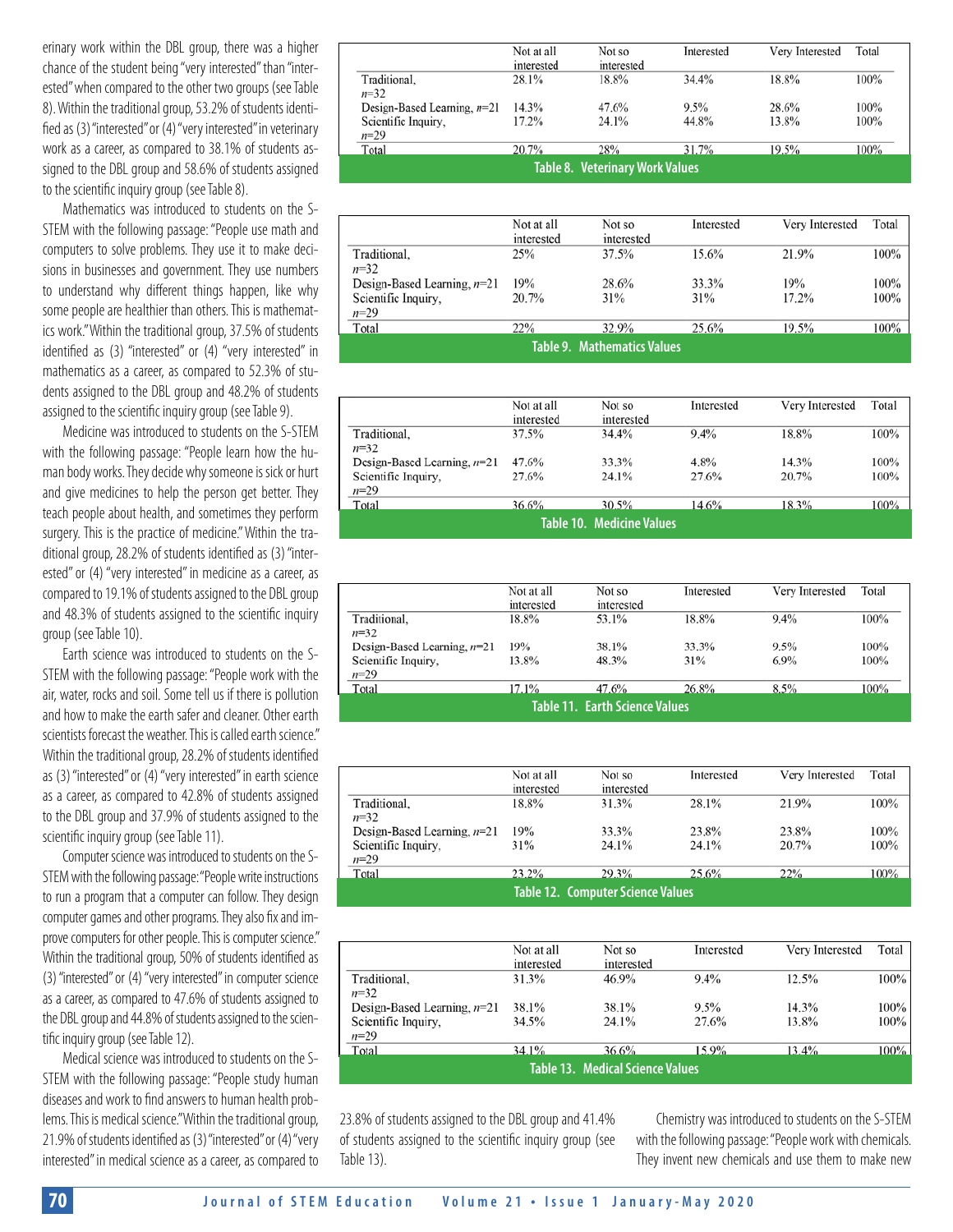|                                   | Not at all<br>interested | Not so<br>interested | Interested | Very Interested | Total |  |
|-----------------------------------|--------------------------|----------------------|------------|-----------------|-------|--|
| Traditional.<br>$n = 32$          | 25%                      | 25%                  | 34.4%      | 15.6%           | 100%  |  |
| Design-Based Learning, $n=21$     | 14.3%                    | 38.1%                | 28.6%      | 19%             | 100%  |  |
| Scientific Inquiry,<br>$n = 29$   | 31%                      | 27.6%                | 34.5%      | 6.9%            | 100%  |  |
| Total                             | 24.4%                    | 29.3%                | 32.9%      | 13.4%           | 100%  |  |
| <b>Table 14. Chemistry Values</b> |                          |                      |            |                 |       |  |

|                                            | Not at all<br>interested | Not so<br>interested | Interested | Very Interested | Total |  |
|--------------------------------------------|--------------------------|----------------------|------------|-----------------|-------|--|
| Traditional,<br>$n=32$                     | 25%                      | 25%                  | 34.4%      | 15.6%           | 100%  |  |
| Design-Based Learning, $n=21$              | 14.3%                    | 38.1%                | 28.6%      | 19%             | 100%  |  |
| Scientific Inquiry,<br>$n=29$              | 31%                      | 27.6%                | 34.5%      | $6.9\%$         | 100%  |  |
| Total                                      | 24.4%                    | 29.3%                | 32.9%      | 13.4%           | 100%  |  |
| <b>Table 15. Energy/Electricity Values</b> |                          |                      |            |                 |       |  |

|                                     | Not at all<br>interested | Not so<br>interested | Interested | Very Interested | Total   |  |
|-------------------------------------|--------------------------|----------------------|------------|-----------------|---------|--|
| Traditional,                        | 9.4%                     | 31.3%                | 34.4%      | 25%             | $100\%$ |  |
| $n = 32$                            |                          |                      |            |                 |         |  |
| Design-Based Learning, $n=21$       | 4.8%                     | 19%                  | 23.8%      | 52.4%           | 100%    |  |
| Scientific Inquiry,                 | 17.2%                    | 24.1%                | 44.8%      | 13.8%           | 100%    |  |
| $n=29$                              |                          |                      |            |                 |         |  |
| Total                               | 11%                      | 25.6%                | 35.4%      | 28%             | 100%    |  |
| <b>Table 16. Engineering Values</b> |                          |                      |            |                 |         |  |

products, like paints, medicine, and plastic. This is chemistry." While the percentages vary somewhat, the response pattern for each group is similar, with the bulk of students responding (1) "not at all interested" or (2) "not so interested". Within the traditional group, 37.5% of students identified as (3) "interested" or (4) "very interested" in chemistry as a career, as compared to 28.5% of students assigned to the DBL group and 41.4% of students assigned to the scientific inquiry group (see Table 14).

Energy/electricity was introduced to students on the S-STEM with the following passage: "People invent, improve and maintain ways to make electricity or heat. They also design the electrical and other power systems in buildings and machines. This is energy/electricity work." Within the traditional group, 50% of students identified as (3) "interested" or (4) "very interested" in energy/electricity as a career, as compared to 47.6% of students assigned to the DBL group and 41.4% of students assigned to the scientific inquiry group (see Table 15).

Engineering was introduced to students on the S-STEM with the following passage: "People use science, math and computers to build different products (everything from airplanes to toothbrushes). Engineers make new products and keep them working." As seen in table 16, the traditional group participants were nearly twice as likely to select (1) "not at all interested" in engineering over the design-based learning group. The DBL group is also more than twice as likely to be (4)"very interested" in engineering as compared to the traditional group, and four times as likely when compared to scientific inquiry participants. Within the traditional group, 59.4% of students identified as (3) "interested" or (4) "very interested" in engineering as a career, as compared to 76.2% of students assigned to the DBL group and 58.6% of students assigned to the scientific inquiry group (see Table 16).

### **Discussion**

Although there were identifiable differences noted in the crosstabulations of multiple career areas when using the scientific inquiry or design-based learning treatments, these differences were not significant at the .05 a level for any ANOVAs outside of the engineering career area. This is not unexpected; given the short time frame of the unit (nine days) and a lack of intentional focus on the majority of those career areas. This aligns with existing literature which shows exposure over time is a key variable for increasing student STEM efficacy and positive progression in STEM attitudes (e.g., Ernst, et. al, 2012); it's logical that exposure over time will render different results for career interest as well.

Of the 12 career areas identified on the S-STEM, three were intentionally discussed in a classroom: environmental work, chemistry, and engineering. The amount of time spent discussing career connections was minimal in each group, less than 10 minutes total in each classroom. The career area of environmental work was discussed on two occasions in the scientific inquiry classrooms and once within the design-based learning classrooms; these conversations appear to have made a difference, as students in both groups were less than half as likely to be "not at all interested" in environmental work as compared to the tra-

ditional group. Chemistry as a career path was discussed in the scientific inquiry classroom as part of their science experiment, which involved evaluating water filters effects on water pH; students in the scientific inquiry were most likely to show an interest in chemistry (41.4% of the group) (see Table 14). While most of these differences are not statistically significant, they ahold practical importance because of the implication that students career interest may be affected by career discussions aligned with the work they are doing.

As mentioned in the results section, the ANOVA for the engineering career area was statistically significant,  $F(2, 79) = 3.281, p < .05$ . While the Tukey post hoc analysis revealed that the mean increase from the traditional to design-based learning group was not statistically significant, given the similarities between the traditional and scientific inquiry scores, it is likely due to the lower n of the DBL group and it has the potential to yield different results with increased exposure. The engineering career area was mentioned within classrooms assigned to the design-based learning group on seven of the nine days; students in this group were half as likely to be "not at all interested" in engineering when compared to the traditional group (engineering=4.8% and traditional=9.4%, respectively) and twice as likely to be "very interested" (engineering=25% and traditional=52.4%, respectively) (see Table 16). Given that the engineering career area is the only one that had a statistically significant ANOVA, it could be postulated that it was the recurring connection between the students' work and the career area made a difference.

The most visible differences appear when you compare the two experimental groups reported interests. Those in the scientific inquiry group participated in an active learning unit that made connections to chemistry, where students were twice as likely to rate their career interest as (4) "very interested" as compared to the designbased learning group. Similarly, the DBL group was almost four times as likely to rate their career interest as (4) "very interested" as compared to the scientific inquiry group within the engineering career area. This could be because at this age students are narrowing their interests based on the experiences they have and that as they select one interest, they begin to disregard options they know less about. This aligns with both theory (Super, 1957, 1990) and research (Watson & McMahon, 2005).

Also of interest is that the quantity of connections seems to correlate to the significance of the differences between groups; this infers that the more explicit career connections you make to hands-on work, the more likely it is to make a difference. Watson and McMahon (2005) discuss the recursive nature of children's career progression, so it makes sense that repetition is important. This aligns and builds on existing research; Parker & Jarolimek (1997) found that when young people map out their futures, they tend to choose professions that are familiar.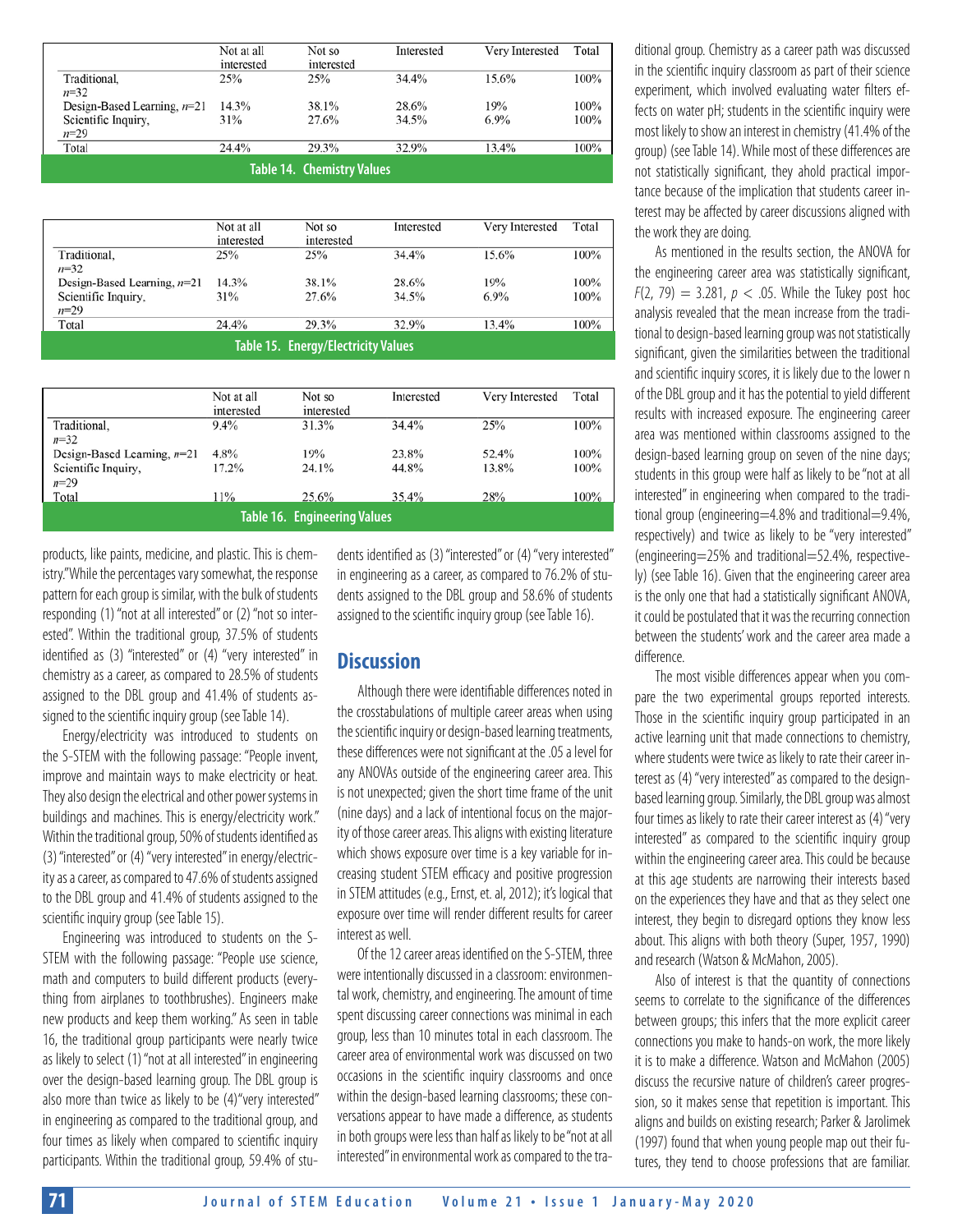Repetition of the career connection can build familiarity; research shows career awareness is the first step (Skolnik, 1995).

In terms of model adoption for the school system, a merged pedagogical set with an emphasis on active learning opportunities and embedded career connections is being recommended based on these results. Based on these results, this model will provide students with the best opportunity to increase STEM career interest while building self-efficacy levels that can sustain them through their high school careers.

#### **Limitations and Suggestions for Future Research**

This study is based on several assumptions: first, that all students honestly answered the survey questions; second that quality of career connections is not as important as quantity, and finally that the S-STEM career area definitions would not create bias toward or against the career areas. If any of these assumptions turns out to be incorrect, the results could be impacted. There are other notable limitations with this study. For instance, this study has a relatively small sample size specific to one area of rural Appalachia; as such, the results are not necessarily generalizable to all Appalachian regions (or other rural areas). Although there were no statistical differences in the collected student demographic characteristics, it is unknown whether differences in variables that have shown to be statistically significant in other research but not measured in this study (e.g., parents' education level, parents' working in a STEM field, previous or concurrent participation in programs that could increase STEM career interest, etc.) could be effecting outcomes. It is recommended that similar studies be carried out in different regions to see if the results are generalizable. Follow-up studies concerning the quantity of connections made in each type of curriculum treatment are also recommended. Finally, a longitudinal study that examines the length of time or number of units required for overall STEM career interest increase a statistically significant amount would be another recommendation.

#### **General Conclusions**

Career development is a complex process, and the decisions young students' make rely on processing a wide range of information from many sources. Even looking at just a small portion of this process, career interest, relies on a large number of variables and interactions. The main aim of this research was to identify differences in career interest when active learning alternatives with embedded career connections are compared to traditional classroom methods. The answer found is, unsurprisingly, that it's complicated. Within this study, there is not a statistical difference in overall STEM career interest, or for most individual careers, when scientific inquiry or design-based learning is used in place of a single traditional science unit. However, there is a pattern of increased scores when a career area is addressed during an active learning unit that could become significant if given more time or a larger n.

A systematic integration of career-related concepts throughout signature pedagogy-based curricula and across content silos that is consistent with best practices is recommended for this age group. Treatments, like those described in this study (active learning opportunities with embedded career connections) should be integrated throughout a child's learning career, with explicit connections being drawn to the work they're doing to make a significant impact on their career interest. Ultimately, exposure to a variety of signature pedagogies that connect students to an assortment of career areas via embedded career connections will help students make informed decisions regarding their career path.

## **References**

- Adair, J. G. (1984). The Hawthorne effect: A reconsideration of the methodological artifact. *Journal of Applied Psychology, 69*(2), 334.
- Ali, S. R., & Saunders, J. L. (2006). College expectations of rural Appalachian youth: An exploration of social cognitive career theory factors. Career Development Quarterly, 55, 38-51.
- Ali, S., & Saunders, J. L. (2009). The career aspirations of rural Appalachian high school students. *Journal of Career Assessment, 17*(2), 172-188.
- Appalachian Regional Commission. (2010). Socioeconomic overview of Appalachia, 2010. *Washington, DC: Appalachian Regional Commission.*
- Armenti Jr, A., & Wheeler, G. F. (1978). Hawthorne effect and quality teaching: Training graduate teaching assistants to teach. *American Journal of Physics, 46*(2), 121-124.
- Beale, A. V. (2000). Elementary school career awareness: A visit to a hospital. *Journal of Career Development, 27*(1), 65-72.
- Beale, A. V. (2003). It takes a team to run a restaurant: Introducing elementary students to the interrelatedness of occupations. *Journal of Career Development, 29*, 211–220.
- Borgen, W. A., & Young, R. A. (1982). Career perceptions of children and adolescents. *Journal of Vocational Behavior, 21*(1), 37-49.
- Brathwaite, A. D. (2002). A way with words: A unique approach to literacy and career development. *Journal of Career Development, 28*, 221–225.
- Capobianco, B. M., Diefes-dux, H. A., Mena, I., & Weller, J. (2011). What is an engineer? Implications of elementary school student conceptions for engineering education. *Journal of Engineering Education, 100*(2), 304-328.
- Doppelt, Y., Mehalik, M. M., Schunn, C. D., Silk, E., & Krysinski, D. (2008). Engagement and achievements: A case study of design-based learning in a science context. *Journal of Technology Education, 19*(2), 22-39.
- Dorr, A., & Lesser, G. S. (1980). Career awareness in young children. *Communication Research and Broadcasting, 1*(3), 36–75.
- Duschl, R. (2007, September 1). Taking Science to School. Retrieved June 12, 2017, from http://books.nap. edu/catalog.php?record\_id=11625#toc
- Ernst, J. V., & Bottomley, L., & Parry, E. A. (2012, June), Term Analysis of an Elementary Engineering Design Approach Paper presented at 2012 ASEE Annual Conference & Exposition, San Antonio, Texas. <https://peer.asee.org/22030>
- Ernst, J. V., & Bottomley, L., & Parry, E. A., & Lavelle, J. P. (2011, June). Elementary Engineering Implementation and Student Learning Outcomes Paper presented at 2011 ASEE Annual Conference & Exposition, Vancouver, BC. https://peer.asee.org/17831
- Estrin, E.T. (2002). Alternative assessment: Issues in language, culture, and equity, [http://www.enc.org.](http://www.enc.org)
- Friday Institute for Educational Innovation (2012). Student Attitudes toward STEM Survey – Upper Elementary School Students, Raleigh, NC: Author.
- Gaito, J. (1980). Measurement scales and statistics: Resurgence of an old misconception.
- Gleason, B. L., Peeters, M. J., Resman-Targoff, B. H., Karr, S., McBane, S., Kelley, K., & Denetclaw, T. H. (2011). An active-learning strategies primer for achieving ability-based educational outcomes. *American Journal of Pharmaceutical Education, 75*(9), 1.
- Hartung, P. J., Porfeli, E. J., & Vondracek, F. W. (2005). Child vocational development: A review and reconsideration. *Journal of Vocational Behavior, 66,* 385–419.
- Horton, P. B., McConney, A. A., Woods, A. L., Barry, K., Krout, H. L., & Doyle, B. K. (1993). A content analysis of research published in the Journal of Research in Science Teaching from 1985 through 1989. *Journal of Research in Science Teaching, 30*(8), 857-869.
- Howard, K. A., & Walsh, M. E. (2011). Children's conceptions of career choice and attainment: Model development. *Journal of Career Development, 38*(3), 256-271.
- Howard, K. A., Flanagan, S., Castine, E., & Walsh, M. E. (2015). Perceived influences on the career choices of children and youth: an exploratory study. *International Journal for Educational and Vocational Guidance, 15*(2), 99-111.
- Jonassen, D. (1991). Objectivism vs constructivism: Do we need a new philosophical paradigm? *Educational Technology, Research and Development, 39*(3), 5-13.